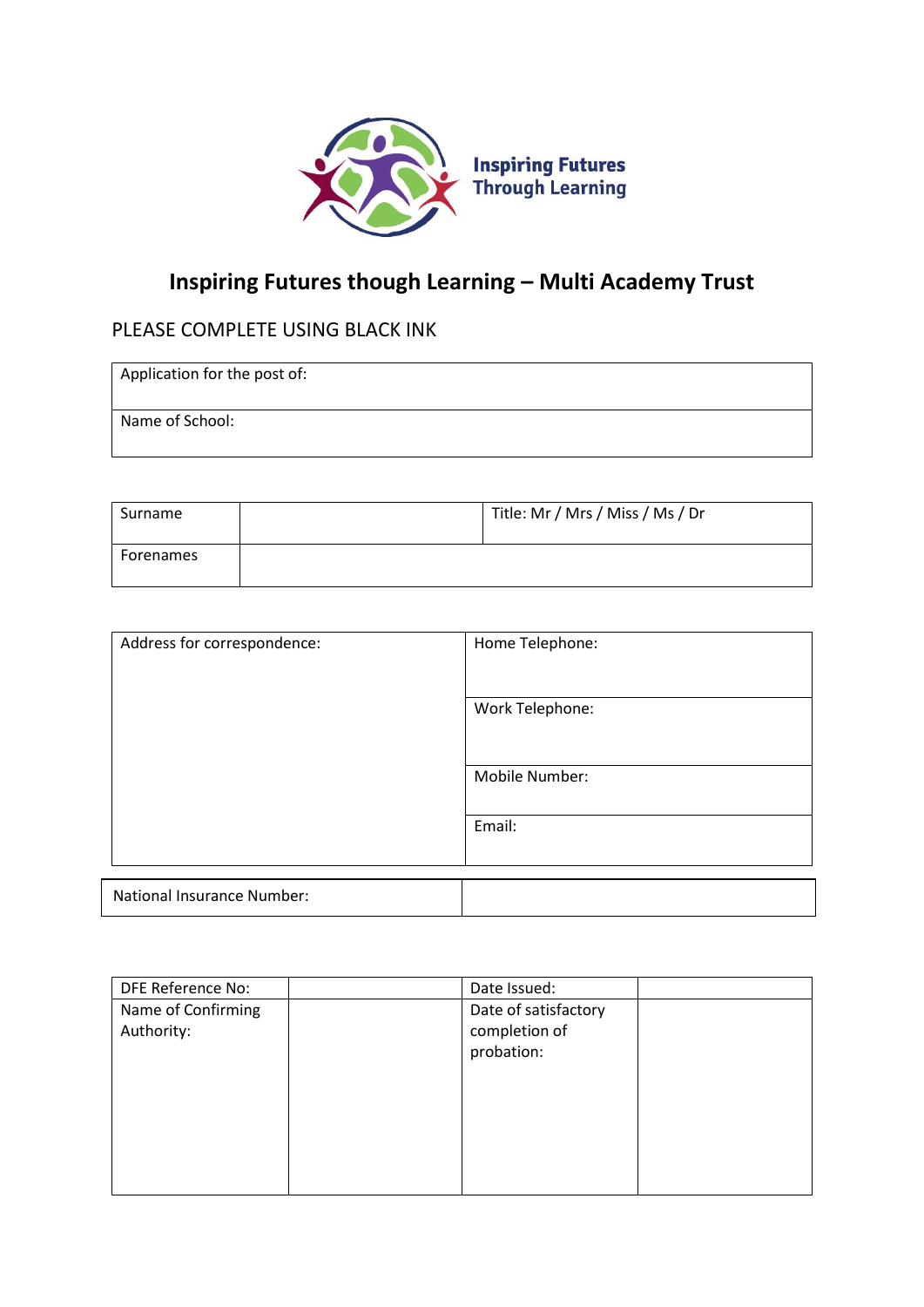## Educational and Academic Qualifications:

Give details of secondary schools, colleges and universities attended since the age of 16 with examination dates, results and qualifications obtained. There is no need to include any qualifications gained prior to 'A' levels or equivalent. Please include membership of relevant professional institutions (and indicate whether membership is by examination or otherwise). Evidence of qualifications may be requested.

| <b>General Education</b> |    | School/College/University | Full or | Examinations   | Qualifications |
|--------------------------|----|---------------------------|---------|----------------|----------------|
| From                     | To |                           | P/Time  | taken or to be | obtained       |
|                          |    |                           |         | taken (with    |                |
|                          |    |                           |         | dates)         |                |
|                          |    |                           |         |                |                |
|                          |    |                           |         |                |                |
|                          |    |                           |         |                |                |
|                          |    |                           |         |                |                |
|                          |    |                           |         |                |                |
|                          |    |                           |         |                |                |
|                          |    |                           |         |                |                |
|                          |    |                           |         |                |                |
|                          |    |                           |         |                |                |
|                          |    |                           |         |                |                |
|                          |    |                           |         |                |                |
|                          |    |                           |         |                |                |
|                          |    |                           |         |                |                |
|                          |    |                           |         |                |                |
|                          |    |                           |         |                |                |
|                          |    |                           |         |                |                |
|                          |    |                           |         |                |                |
|                          |    |                           |         |                |                |
|                          |    |                           |         |                |                |

| Previous non-teaching employment (please start with most recent - please explain any gaps in<br>service) |      |    |           |                                       |  |  |  |  |  |
|----------------------------------------------------------------------------------------------------------|------|----|-----------|---------------------------------------|--|--|--|--|--|
| Name of                                                                                                  | From | To | Job Title | Brief details of responsibilities and |  |  |  |  |  |
| Employer                                                                                                 |      |    |           | reasons for leaving                   |  |  |  |  |  |
|                                                                                                          |      |    |           |                                       |  |  |  |  |  |
|                                                                                                          |      |    |           |                                       |  |  |  |  |  |
|                                                                                                          |      |    |           |                                       |  |  |  |  |  |
|                                                                                                          |      |    |           |                                       |  |  |  |  |  |
|                                                                                                          |      |    |           |                                       |  |  |  |  |  |
|                                                                                                          |      |    |           |                                       |  |  |  |  |  |
|                                                                                                          |      |    |           |                                       |  |  |  |  |  |
|                                                                                                          |      |    |           |                                       |  |  |  |  |  |
|                                                                                                          |      |    |           |                                       |  |  |  |  |  |
|                                                                                                          |      |    |           |                                       |  |  |  |  |  |
|                                                                                                          |      |    |           |                                       |  |  |  |  |  |
|                                                                                                          |      |    |           |                                       |  |  |  |  |  |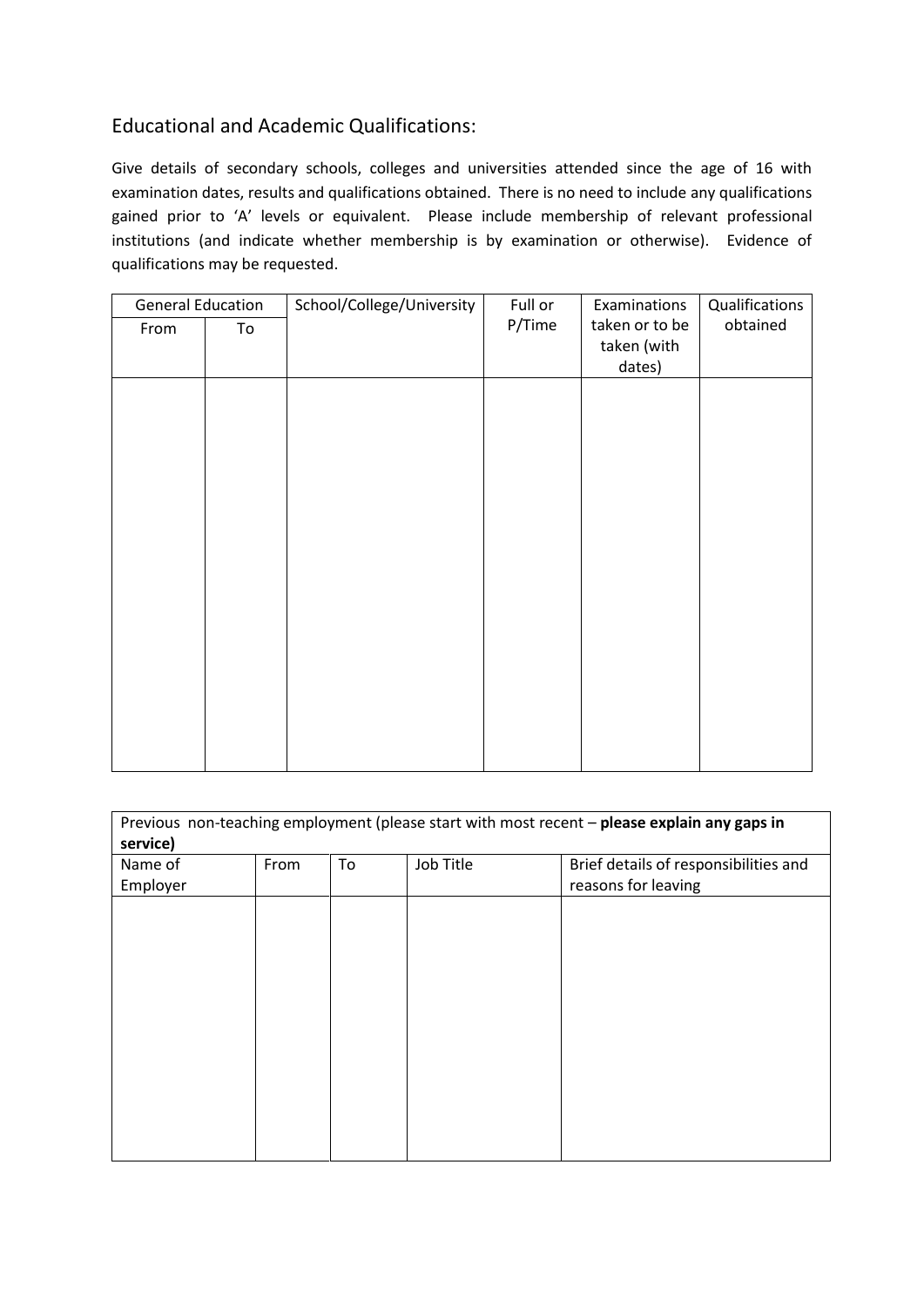| Is this your first teaching appointment?                 |                                                                    | Yes / No                                     |          |
|----------------------------------------------------------|--------------------------------------------------------------------|----------------------------------------------|----------|
|                                                          | Are you related to any member of staff of governor of this school? |                                              | Yes / No |
| If yes, please state name of person and<br>relationship: |                                                                    |                                              |          |
| Are you registered<br>disabled?                          | Yes / No                                                           | If yes, please state<br>registration number: |          |
| Do you have a current<br>driving licence?                | Yes / No                                                           | Do you have regular use of<br>a vehicle?     | Yes / No |
| How did you find out<br>about this vacancy?              |                                                                    |                                              |          |

#### Criminal Offences:

This post is subject to the DES Circular 4/86 "Protection of Children: Disclosure of criminal background to those with access to children". Applicants are therefore not entitled to withhold information about convictions which for other purposes are 'spent' under the provisions of the Rehabilitation of Offenders Act 1974.

You are asked to disclose any previous convictions. In the event of employment, any failure to disclose convictions could result in dismissal or disciplinary action. Any information given about convictions will be completely confidential. The successful candidate will also be required to give his/her agreement to a police check as a matter of routine.

Have you ever been convicted of a criminal offence or been made the subject of any order civil or criminal, made by a Court of Law? If yes, please give particulars: Yes / No

#### Medical Fitness:

In accordance with the Education (Teachers) Regulations 1982, all teachers are required to satisfy their employers of their medical fitness on entry to the teaching profession and also during their subsequent employment. In this connection, the successful applicant will be required to complete a medical questionnaire for consideration by a Medical Officer.

I certify that to the best of my knowledge, the information given in this application is factually correct and I understand that any false information may, in the event of employment, result in dismissal or disciplinary action.

Signed: **Date:** Date: **Date:** Date: **Date:** Partnerships: **Date:** Partnerships: **Date:** Partnerships: **Date:** Partnerships: **Date:** Partnerships: **Date:** Partnerships: Partnerships: Partnerships: Partnerships: Partnerships

Inspiring Futures through Learning is an equal opportunity employer. Our policy is to ensure that no job applicant or employee receives less favourable treatment because of race, colour or nationality, sex, marital status, religion or disability, or is disadvantaged by conditions or requirements which cannot be shown to be justifiable. Selection criteria and procedures will be frequently reviewed to ensure that individuals are selected or promoted on the basis of their individual and relevant merits and abilities. All employees will be given equal opportunities and, where appropriate, special training to progress within the school.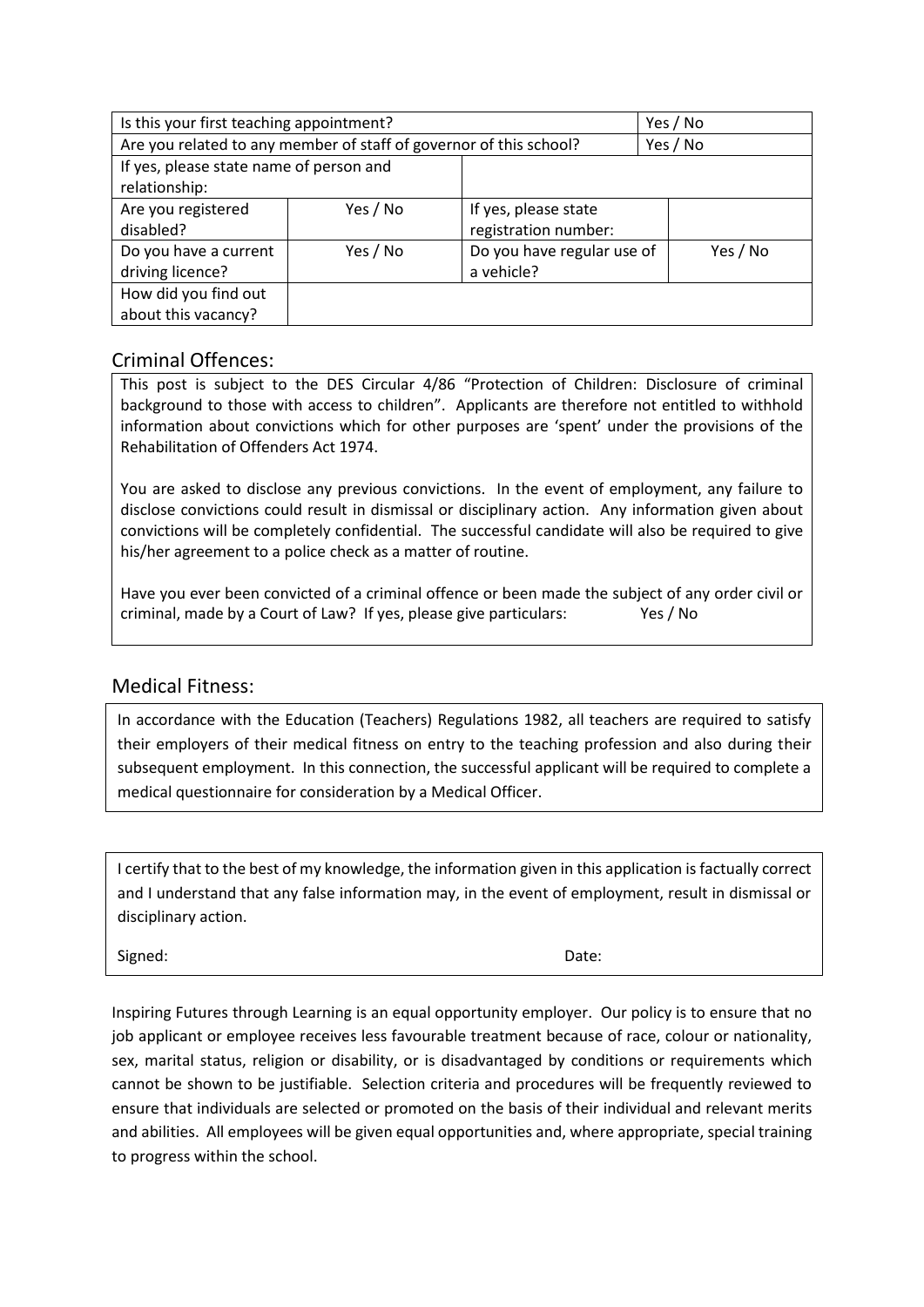| Course Title | Provider | Duration | Dates |
|--------------|----------|----------|-------|
|              |          |          |       |
|              |          |          |       |
|              |          |          |       |
|              |          |          |       |
|              |          |          |       |
|              |          |          |       |
|              |          |          |       |
|              |          |          |       |
|              |          |          |       |
|              |          |          |       |
|              |          |          |       |
|              |          |          |       |
|              |          |          |       |
|              |          |          |       |
|              |          |          |       |
|              |          |          |       |
|              |          |          |       |
|              |          |          |       |
|              |          |          |       |
|              |          |          |       |
|              |          |          |       |

# References:

| The first reference should be your present or most recent employer. It is normal practice for |                                                 |                |                                             |  |  |  |  |
|-----------------------------------------------------------------------------------------------|-------------------------------------------------|----------------|---------------------------------------------|--|--|--|--|
| references to be obtained before any formal interview is held.                                |                                                 |                |                                             |  |  |  |  |
|                                                                                               | If you were known to either of your referees by |                |                                             |  |  |  |  |
|                                                                                               | another name, please give details:              |                |                                             |  |  |  |  |
| <b>First Referee</b>                                                                          |                                                 | Second Referee |                                             |  |  |  |  |
|                                                                                               |                                                 |                |                                             |  |  |  |  |
| Name:                                                                                         |                                                 | Name:          |                                             |  |  |  |  |
|                                                                                               |                                                 |                |                                             |  |  |  |  |
| Position:                                                                                     |                                                 | Position:      |                                             |  |  |  |  |
|                                                                                               |                                                 |                |                                             |  |  |  |  |
| Address:                                                                                      |                                                 | Address:       |                                             |  |  |  |  |
|                                                                                               |                                                 |                |                                             |  |  |  |  |
|                                                                                               |                                                 |                |                                             |  |  |  |  |
|                                                                                               |                                                 |                |                                             |  |  |  |  |
|                                                                                               |                                                 |                |                                             |  |  |  |  |
|                                                                                               |                                                 |                |                                             |  |  |  |  |
|                                                                                               |                                                 |                |                                             |  |  |  |  |
|                                                                                               | Post code:                                      |                | Post code:                                  |  |  |  |  |
| Email                                                                                         |                                                 | Email          |                                             |  |  |  |  |
| Address:                                                                                      |                                                 | Address:       |                                             |  |  |  |  |
| Tel No:                                                                                       |                                                 | Tel No:        |                                             |  |  |  |  |
|                                                                                               |                                                 |                |                                             |  |  |  |  |
|                                                                                               | In what capacity is the above known to you?     |                | In what capacity is the above known to you? |  |  |  |  |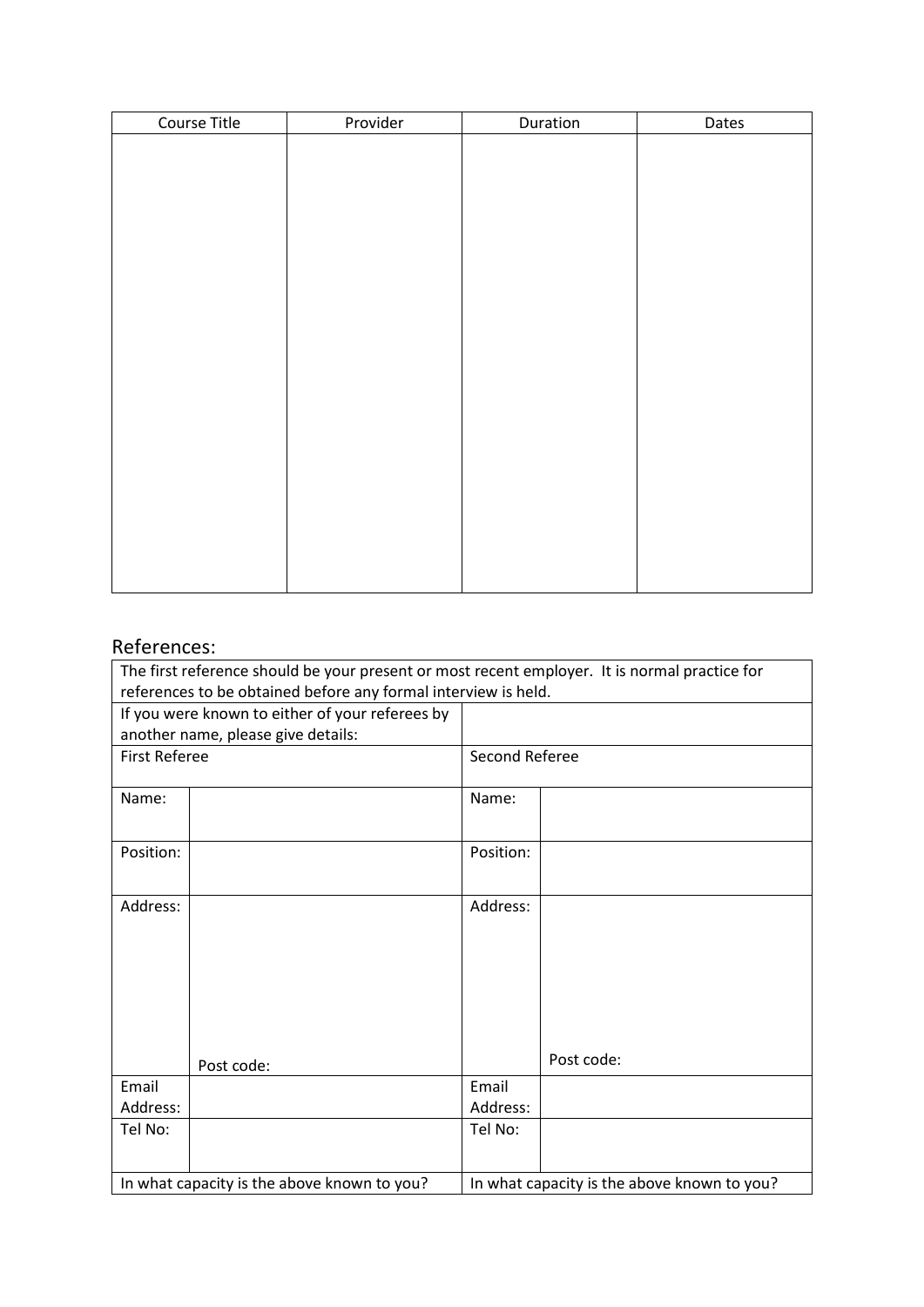# Other Information:

| applicable): | Present Employment (if                                                                                                            | Date Appointed:   |            |                   |                   |                 |            |                        |   |   |   |   |
|--------------|-----------------------------------------------------------------------------------------------------------------------------------|-------------------|------------|-------------------|-------------------|-----------------|------------|------------------------|---|---|---|---|
|              |                                                                                                                                   |                   | Job Title: |                   |                   |                 |            |                        |   |   |   |   |
|              | Employer's name & address:                                                                                                        | <b>CPS Point:</b> |            |                   |                   |                 |            |                        |   |   |   |   |
|              |                                                                                                                                   | Salary:           |            |                   |                   |                 |            |                        |   |   |   |   |
|              |                                                                                                                                   | Notice Required:  |            |                   |                   |                 |            |                        |   |   |   |   |
| Post code:   |                                                                                                                                   |                   |            |                   |                   |                 |            |                        |   |   |   |   |
|              | Telephone number:<br>Teaching experience (please list in chronological order, starting with your current post explaining any gaps |                   |            |                   |                   |                 |            |                        |   |   |   |   |
| in service:  |                                                                                                                                   |                   |            |                   |                   |                 |            |                        |   |   |   |   |
| LEA          | Name of School or                                                                                                                 | Type of           | No         |                   | Status            |                 |            | Exact dates of service |   |   |   |   |
|              | College                                                                                                                           | school or         | on         |                   |                   |                 | From<br>To |                        |   |   |   |   |
|              |                                                                                                                                   | college           | roll       | Full or<br>P/Time | Qual or<br>Unqual | Salary<br>Scale | D          | M                      | Y | D | M | Y |
|              |                                                                                                                                   |                   |            |                   |                   |                 |            |                        |   |   |   |   |
|              |                                                                                                                                   |                   |            |                   |                   |                 |            |                        |   |   |   |   |
|              |                                                                                                                                   |                   |            |                   |                   |                 |            |                        |   |   |   |   |
|              |                                                                                                                                   |                   |            |                   |                   |                 |            |                        |   |   |   |   |
|              |                                                                                                                                   |                   |            |                   |                   |                 |            |                        |   |   |   |   |
|              |                                                                                                                                   |                   |            |                   |                   |                 |            |                        |   |   |   |   |
|              |                                                                                                                                   |                   |            |                   |                   |                 |            |                        |   |   |   |   |
|              |                                                                                                                                   |                   |            |                   |                   |                 |            |                        |   |   |   |   |
|              |                                                                                                                                   |                   |            |                   |                   |                 |            |                        |   |   |   |   |
|              |                                                                                                                                   |                   |            |                   |                   |                 |            |                        |   |   |   |   |
|              |                                                                                                                                   |                   |            |                   |                   |                 |            |                        |   |   |   |   |
|              |                                                                                                                                   |                   |            |                   |                   |                 |            |                        |   |   |   |   |
|              |                                                                                                                                   |                   |            |                   |                   |                 |            |                        |   |   |   |   |
|              |                                                                                                                                   |                   |            |                   |                   |                 |            |                        |   |   |   |   |
|              |                                                                                                                                   |                   |            |                   |                   |                 |            |                        |   |   |   |   |
|              |                                                                                                                                   |                   |            |                   |                   |                 |            |                        |   |   |   |   |
|              |                                                                                                                                   |                   |            |                   |                   |                 |            |                        |   |   |   |   |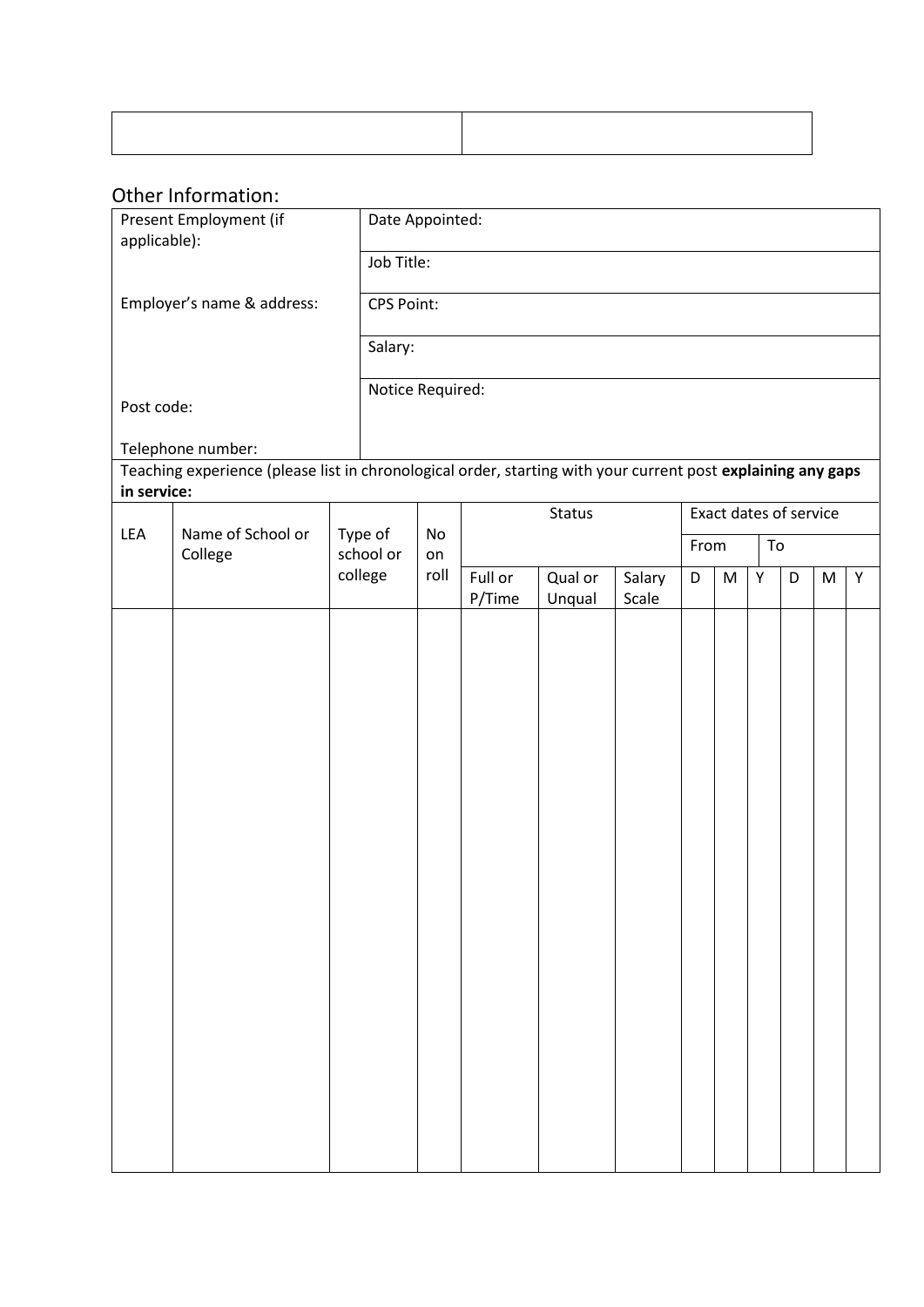## Support of application:

Please attach a letter of application giving any further details of experience which may be relevant to this post.

In-Service training

Give details of most recent, relevant courses attended and indicate any awards earned.

#### Asylum and Immigration

| Under the Asylum & Immigration Act 1996, we can only offer you a job if you have the right to live |  |  |  |  |  |  |
|----------------------------------------------------------------------------------------------------|--|--|--|--|--|--|
| and work in the United Kingdom. You will therefore be requested to produce appropriate             |  |  |  |  |  |  |
| documentation                                                                                      |  |  |  |  |  |  |
| Are you legally entitled to live and work in the<br>Yes                                            |  |  |  |  |  |  |
| United Kingdom and are able to produce                                                             |  |  |  |  |  |  |
| documentation?<br>No                                                                               |  |  |  |  |  |  |

## Declaration

I certify that the information given on this form is factually correct to the best of my knowledge. I understand information from this form may be computerised for personnel/employee administration/equal opportunities monitoring purposes in accordance with the Data Protection Act 1988. In addition, in accordance with this Act, this information may also be used for the prevention and detection of fraud and crime. Where applicable I will be subject to the regulations on political restrictions as defined in the Local Government Housing Act 1989. WARNING: any person appointed to Inspiring Futures through Learning having given false information will be liable to dismissal without notice.

We regret that we are unable to reply to all applicants but would like to take this opportunity to thank you for your interest in this post. Therefore, if you do not hear from us within 21 days of the closing date, your application has been unsuccessful on this occasion.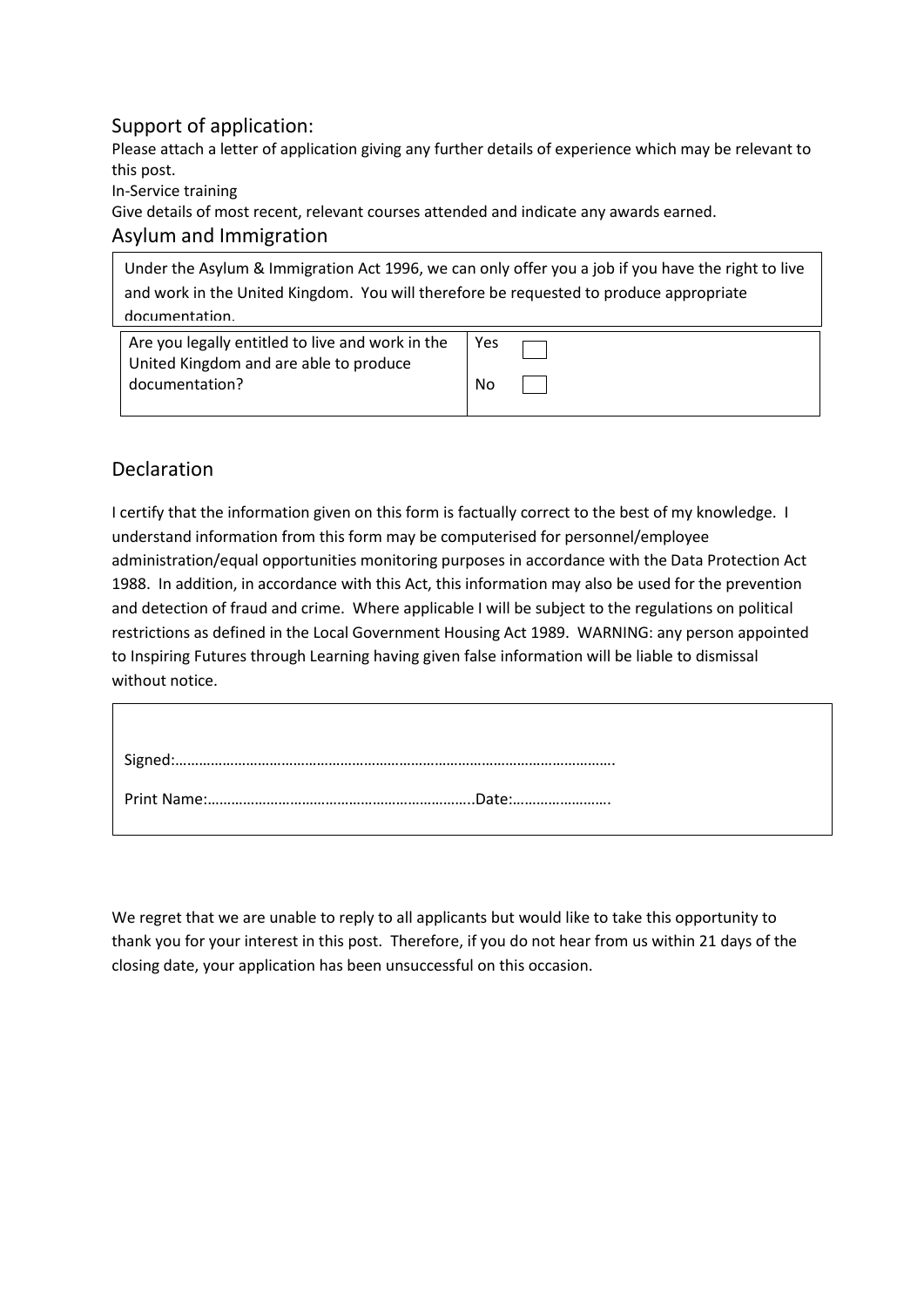## Equalities monitoring form

Inspiring Futures through Learning Strives to be an Equal Opportunities employer. We aim to ensure that our Equalities Policy is being followed and that unfair discrimination is not taking place in recruitment. To help us monitor the effectiveness of this policy, we would be grateful if you completed this section. The information will be treated with confidence and will be used for statistical purposes only. It will not be seen by those involved in the assessment of your application. Your co-operation in its completion is therefore welcome and helpful.

How did you hear about this vacancy?

| Please specify: |      |  |        |  |
|-----------------|------|--|--------|--|
| Job Centre      |      |  |        |  |
| Newspaper       |      |  |        |  |
| Word of mouth   |      |  |        |  |
| Other           |      |  |        |  |
| Gender:         | Male |  | Female |  |

#### Ethnic Origin

Ethnic origin is not usually a matter of nationality, place of birth or citizenship. It is about colour and broad ethnic group. UK citizens can belong to any groups indicated. The codes used are the agreed 2001 Census codes.

| (a) White               | <b>British</b><br>Irish<br>Any other White background                                                              |                                          | (c) Asian or Asian British | Indian<br>Pakistani<br>Bangladeshi<br>Any other Asian<br>background from<br>within (c) |
|-------------------------|--------------------------------------------------------------------------------------------------------------------|------------------------------------------|----------------------------|----------------------------------------------------------------------------------------|
| (b) Mixed               | White & Black Caribbean<br>White & Black African<br>White & Asian<br>Any other mixed background<br>From within (b) |                                          | (d) Black or Black British | Caribbean<br>African<br>Any other Black<br>background from<br>within (d)               |
| (e) Other Ethnic Groups |                                                                                                                    | Chinese<br>Other Ethnic Group not stated |                            |                                                                                        |
| Date of Birth           |                                                                                                                    |                                          |                            |                                                                                        |
| Name                    |                                                                                                                    |                                          |                            |                                                                                        |

Thank you for taking the time to complete this form.